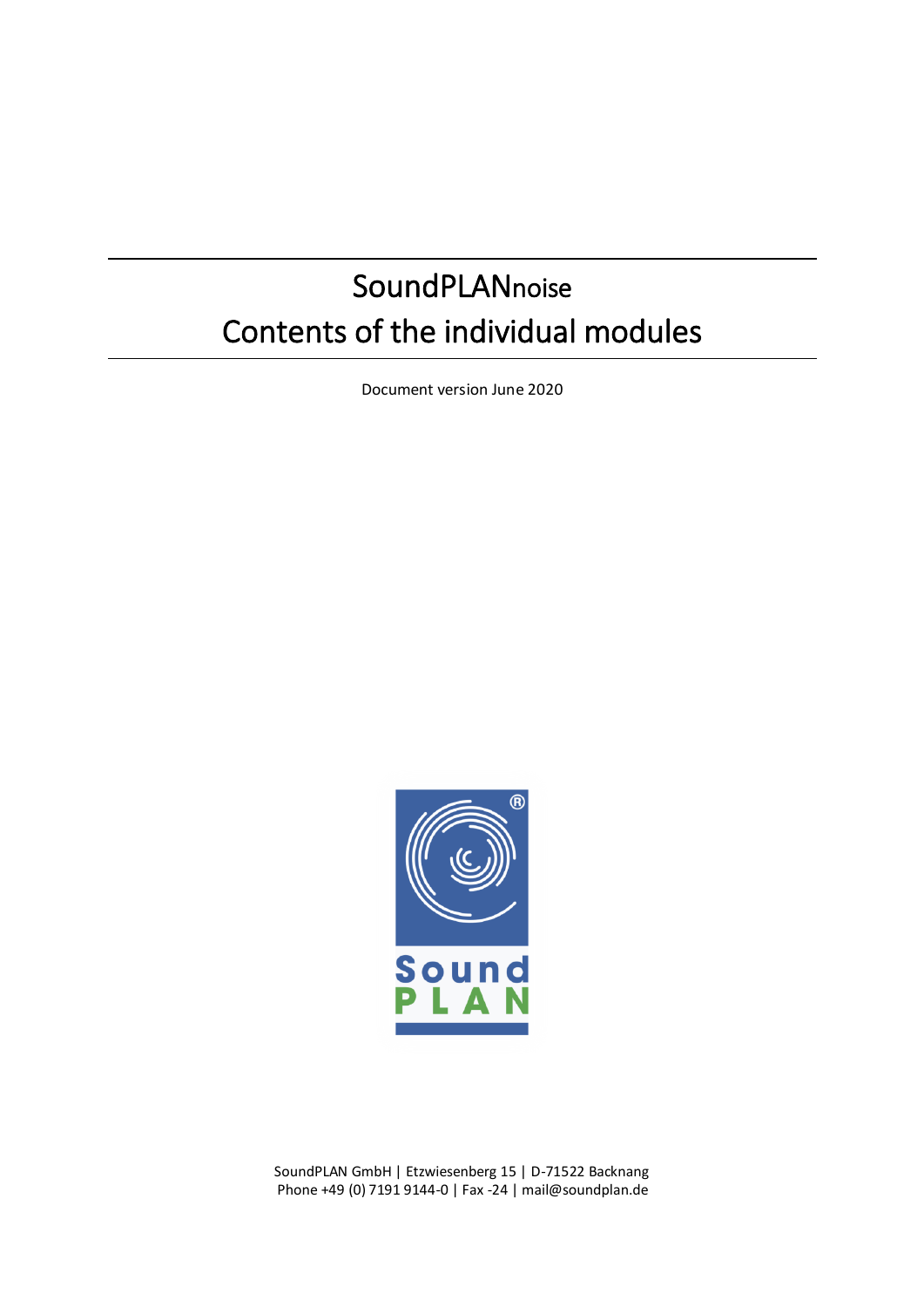# Base Modules

Data input via georeferenced bitmaps or import data from DXF, ASCII and QSI

Import elevation data with intelligent thinning of dense elevation information

Creation of digital ground models (DGM) for the elevation supply of the geometry and the calculation

Calculation of berms and sources in a DGM including calculation of embankments

Data adaptation to various data situations via automated geometry, building and elevation tools, e.g. create parallel objects, bridge recognition from the terrain, assign inhabitants to buildings, unite areas, ...

The Property Explorer lists all properties of an object type as a table. Object properties can be changed for several or all objects together - also via formulas.

Free properties that can be created as required, for example, to read in additional information during import or to consider preloads at receivers

Front view, side view and a 3D wire model data control during input

The geometry preflight jumps directly to conflicts in the input data, which could lead to problems in the calculation.

Various libraries filled with a lot of data for example for emission, sound transmission, directivity, train tables, assessment, day histogram

Powerful and fast calculation core, supports multi-core and multiprocessor PCs

Calculation of single receiver points – either assigned to buildings or free field receivers. One receiver may have any number of floors that are simultaneously calculated.

Batch calculation – Several calculation runs are processed one after the other.

Graphical representation of the results as level tables and as level charts

Result display of the contribution levels or the sum level as well as individual frequencies or groups

Documentation of results in different levels of detail (e.g. documentation of the sound propagation parameters)

Tabular documentation of noise protection measures

An integrated spreadsheet adapted to the special requirements of noise calculation

Flexible graphical plan output with title block, scale, north arrow and individual design of the displayed geometry data and geometry bitmaps together with the calculated results in 2D.

Display of the objects and scale colors according to DIN 45682

#### **Cartography**

Google Earth, Google Maps and OSM open with a mouse click in the area of the entered geometry data.

If the project does not yet contain any geodata, simply select the desired area via the address search and deposit a georeferenced bitmap as a basis with a single click.

Elevation import from Google Maps and OSM

Access to WMS servers for data input and plan output. The section automatically adapts to the selected geometry section. If desired, a bitmap can also be included in the project.

Export of geometry and contour bands of a grid noise map to kml

Import of photo points with GPS data. Representation of the photo points with view direction in a map and clear tabular photo documentation with number, picture and description.

Any columns from the integrated spreadsheet can be output in a map as small tables with reference to the receiver point.

Conflict maps and sum conflict maps for noise maps.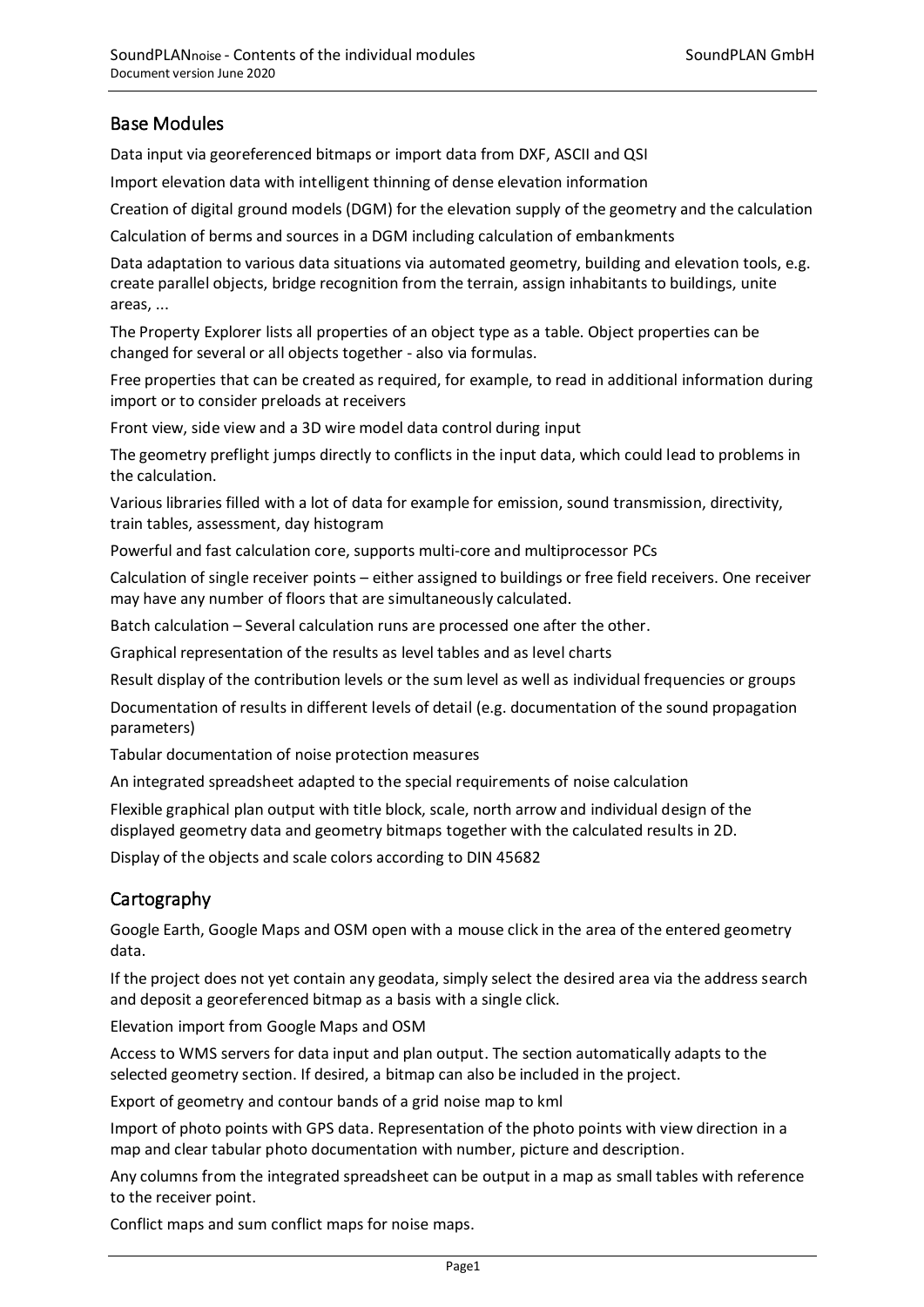With the symbol editor you can create your own symbols, for example traffic signs, which make the thematic maps even more meaningful.

Extended object representation in 2D and 3D, for example individual line, chain and surface definitions, 3D wall with posts, different tree species for a more realistic 3D view.

Import of measured values (ASCII) into a table or as an aerial measurement map, for example to superimpose results from other programs with SoundPLAN results or to consider a preload.

Automated map description (e.g. reference kilometers of a wall, wall heights, source number, kilometer marking).

Map sections and overview map for the effective presentation of results of, for example, motorway and noise remediation projects, including automated generation of maps, graphics and export data for all map sections.

## Road / Railway noise propagation

Standards road: ASJ-RTN Model 2003 · ASJ-RTN Model 2013 · BUB:2018· CNOSSOS-EU Road:2015· CoRTN:1988 · CoRTN [AU-NSW]:2013 · DIN 18005 Strasse:1987 · EMPA StL 86 · EMPA StL 86+ · EMPA StL 97 · FHWA:1978 · HJ2.Road:2009 · Hungarian Road · NMPB 96 · NMPB 2008 · Nord2000 Road · ODM 218.2.013:2011 · RLS-90 · RLS-19 · RTN: 1996 · Russian Road · RVS 3.02 · RVS 4.02 · RVS 4.02.11:2019 · sonRoad18 · Standaardrekenmethode2:2012 · Statens planverk Report no.48: 1980 · TNM 2.5 · TNM 3.0 · VBUS:2005 · VRSS:1975

Standards railway: BUB:2018 · CNOSSOS-EU Rail:2015 · CoRN:1995 · DIN 18005 Schiene:1987 · FTA / FRA-HSGT: 2005 · GOST R 54933:2912 · HS2 Phase 2b · Israeli Rail:2006 · Japan Narrow Gauge Railways:2008 · Kilde Report 67/130 · NFS 31-133 Rail:2007 · NMT:1996 · Nord2000 Rail · ONR 305011:2004 · ONR 305011:2009 · RMR:2002 (EU Interim) · Russian Rail · RVE 04.01.02:2019 · Schall 03:1990 · Schall 03:2012 · SEMIBEL · Transrapid · VBUSch:2006

All properties of roads and railways may change from coordinate to coordinate, for example bridge addition, curve radius or speed limit of 70 km/h. This means that no individual source segments need to be managed.

The coordinates with property changes are specially marked and are thus easy to find.

The distance between the emission bands and the road edges from defined cross sections can be conveniently graphically adjusted, for example, if a turning lane is added.

The base line of a noise barrier can be generated directly from the edge of the roadway.

The road day histogram library allows the direct allocation of hourly traffic volumes from road planning software.

Automated import of train assignments from the Excel data sheets of Deutsche Bahn for Schall 03:012

Project in neighboring country? All standards - one price.

New directives, such as CNOSSOS-EU, are incorporated into the current version and are free of charge with warranty and maintenance.

Roads and railways can be combined to different source groups, e.g. roads in the responsibility of different authorities and later optionally evaluated and displayed in groups.

Parking lots according to RLS-90, RLS-19 and Bavarian Parking Lot Study 2007

Tunnel opening and bridge as structures

Road edges, rail tracks, tunnels and bridges can be included in the DGM calculation so that the emission bands are not buried.

Calculation of single points, grid maps, cross-sectional noise maps, facade noise maps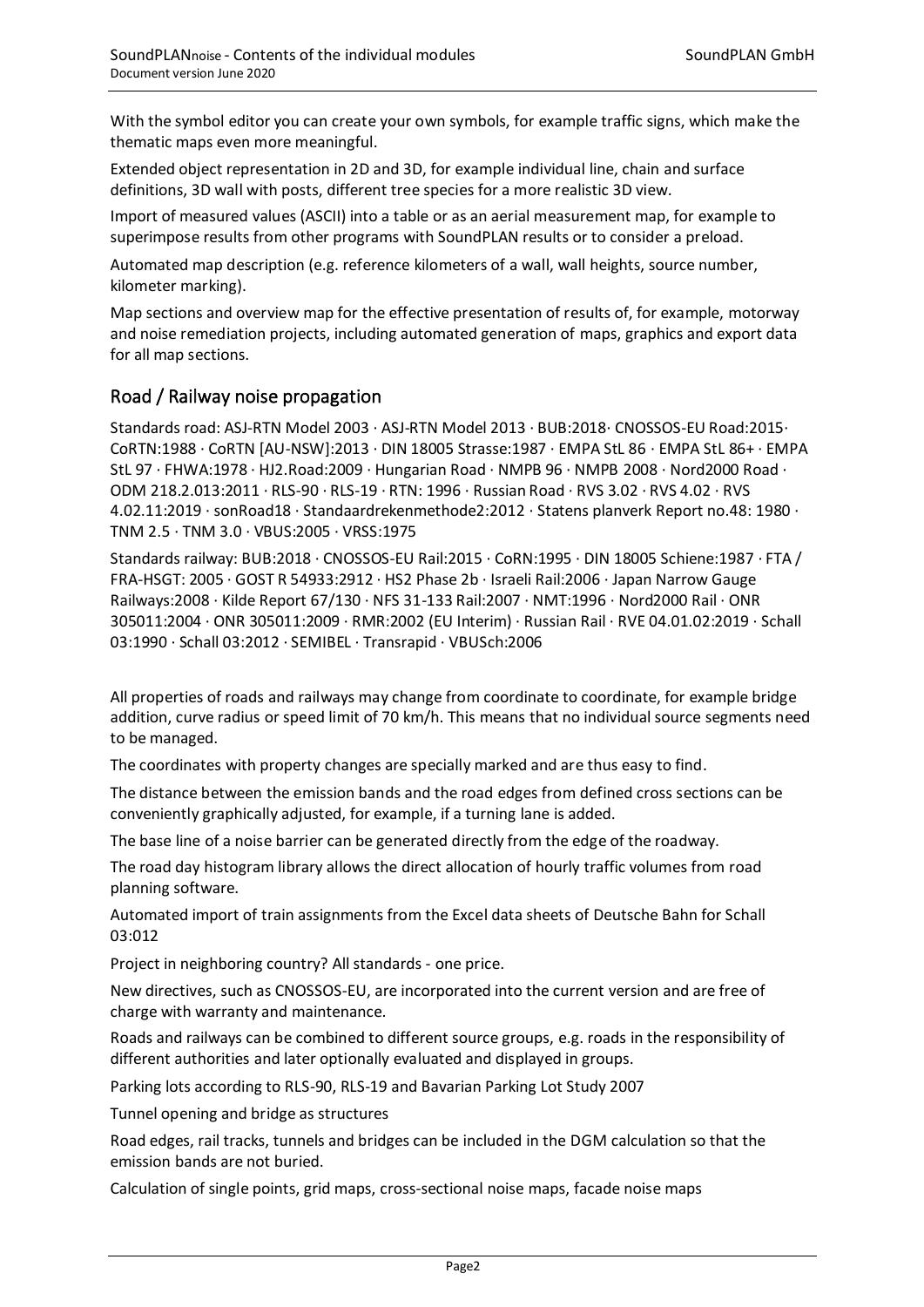#### Industry noise propagation

Standards industry noise: ASJ CN-Model:2007 · BS 5228-1:2009 · BUB: 2018 · CNOSSOS-EU Industry:2015 · Concawe (International standard of the petrol industry) · DIN 18005:1987 · DIN 45691 · General Prediction Method:2019 · General Prediction Method:1982 · HJ 2.4: 2009 · HMRI-II.8: 1999 · Industry Noise Model – based on TNM 1998 · ISO 9613-1:1996 · ISO 9613-2:1996 · Japan Industry Model:2003 · NF S 31-133: 2011 · Nord2000 · ÖAL 28: 2019 · ÖAL 28 · ÖNORM ISO 9613-2:2008 · Schall 03:2012 (RuLII3hf) · TA Lärm einfaches Verfahren · VBUI · VDI 2714/2720:1988

Standards wind turbines: IoA GPG Wind Turbine Noise · ISO 9613-2 interim:2015-05.1 (LAI Windkraftanlagen) · Danish Statutory Order No. 1284

Input and calculation of point, line and area sources (also vertical and on the facade), industrial buildings, parking lots, wind turbines and open-air concerts.

Noise at Workplace (powerful tool to calculate and document the noise exposure of workers at different workplaces (indoor or outdoor) over the working period.)

All standards - one price. Also holds for calculations according to the meteorologically and physically demanding Nord 2000

Open-air events with one or more stages are calculated according to ISO 9613-2 or Nord 2000, taking into account the relevant coherence effects.

Line sources, area sources and parking lots with relative elevation can be defined as "following the terrain".

The height of a source above ground can already be given in the emission spectrum in the library, for example for wind turbines where the hub height is type-dependent or the truck where the emission is always 1 meter above ground.

Exposure time as hourly day histogram in different units, e.g. minutes, percent, events or via direct input of a dB value

Calculation of low-frequency noise including G-weighting

Frequency bands in thirds and octaves from 1 - 20,000 Hz

Sound pressure levels can be converted into sound power levels at the push of a button

Rest period surcharges are automatically evaluated for the calculation on the basis of the selected assessment and the usages.

Sources can be combined into source groups, for example the sources of each company separately and later optionally evaluated and graphically documented in groups.

For grid maps, individual frequency bands can be graphically documented in addition to the sum level.

The industrial building is a special building in which all outer surfaces, including the shed roof and saddle roof, can radiate sound. In the industrial building editor, the components are conveniently entered, duplicated and provided with properties.

Unique: Outdoor noise can be calculated in one step using the sound pressure level inside, taking into account the sound transmission values of facades, gates and windows.

Frequency-dependent 2D and full 3D directivity library

Interface to freely available loudspeaker data imports spectrum and full 3D directivity

Detailed tabular documentation of results and input data

Calculation of single points, grid noise maps, cross-sectional noise maps, façade noise maps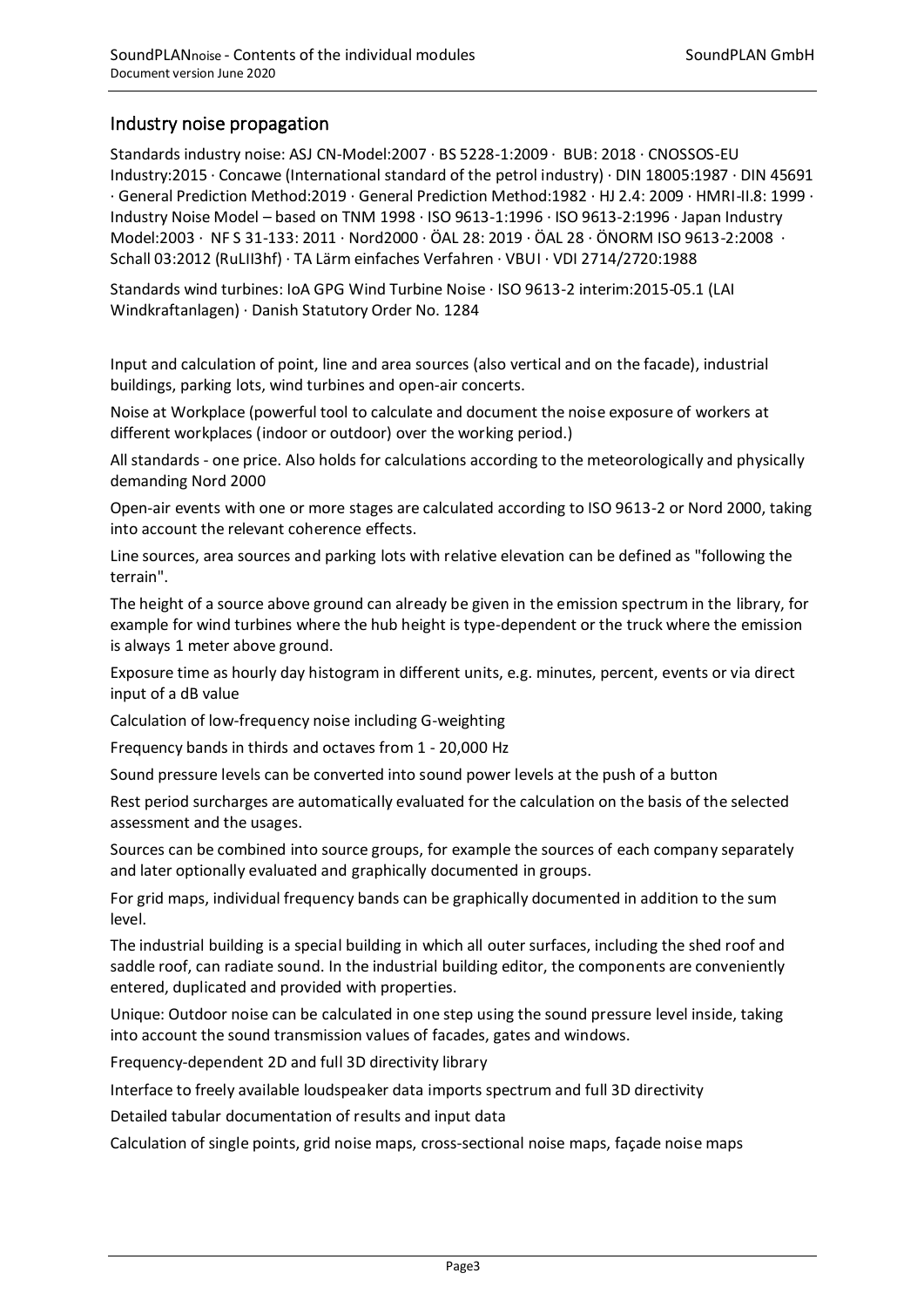## Indoor Noise

Sound propagation in the interior according to VDI 3760 and an advanced sound particle model with diffraction for the calculation of noise in the workplace and room acoustics.

Calculation in halls, offices, auditoriums, etc., taking into account any room shapes and facilities

The equipment, for example interior sources, absorption surfaces, walls, intermediate ceilings, desks, cupboards, machines, baffles, etc. are intuitively entered in the industrial building editor and provided with source and material properties.

"Hallout" is a calculation that calculates the internal level at the enveloping surfaces from the properties of the indoor sources and stores the corresponding spectrum as a day histogram in the library.

Calculation of single points, grid maps, cross-sectional maps and "Hallout"; the results are assessment levels, sound propagation curves and horizontal and vertical noise maps.

#### Room Acoustics

Indoor noise module required

Calculation of reverberation times and various room acoustic parameters, such as speech intelligibility STI, distraction distance or privacy distance according to ISO 3382-3:2012 and E VDI 2569

Implemented room acoustics parameters: Reverberation time (T60, via T20 or T30 method) · Speech Transmission Index (STI) - male voice, female voice and averaged · Early Decay Time (EDT) · Clarity (C80, C50) · Clarity (D50) · Center Time (CT) · Strength (G) · Early Lateral Energy Ratio (LF and LFC)

Calculation of measurement paths, single receivers and grid maps

Automatic print-ready room classification according to E VDI 2569 or an assessment according to DIN 18041

Auralization

Graphical representation of all calculated room acoustic parameters via color-coded receivers, small tables or horizontal or vertical propagation maps.

#### Aircraft Noise

Calculation and data input according to DIN 45684-1: 2013-07, AzB 2008, AzB 1975, AzB 1975 DIN 45643, BUF:2018, CNOSSOS-AT: 2019, ECAC 2nd, 3rd und 4th Edition, CNOSSOS-EU, SANC, AzB 1975 Hungary, ÖAL 24:2004, AzB 1975 ÖAL 24

Complete integration of the current German Fluglärmschutzgesetz (Aircraft Noise Protection Act), checked for accuracy by the German Federal Environment Agency

Import of a complete model via QSI

Import of aircraft databases from Eurocontrol and INM data

Calculation of any descriptors, such as Leq, maximum level, NAT exceedance frequency, threshold value acc. to NAT, wake-up probability, ANEF (Australian Noise Exposure Forecast)

Detailed result documentation of the results including frequency and distribution function of the maximum level for a selected receiver.

Maximum level statistics for the individual aircraft classes or the sum of aircraft classes.

Automated graphical output of aircraft noise protection zones and passive noise protection measures.

Quick and easy combination with any other noise type on the basis of VDI 3722-2

Calculation of single points, grid noise maps, cross-sectional noise maps, façade noise maps Graphical presentation of the protection zones according to AzB:2008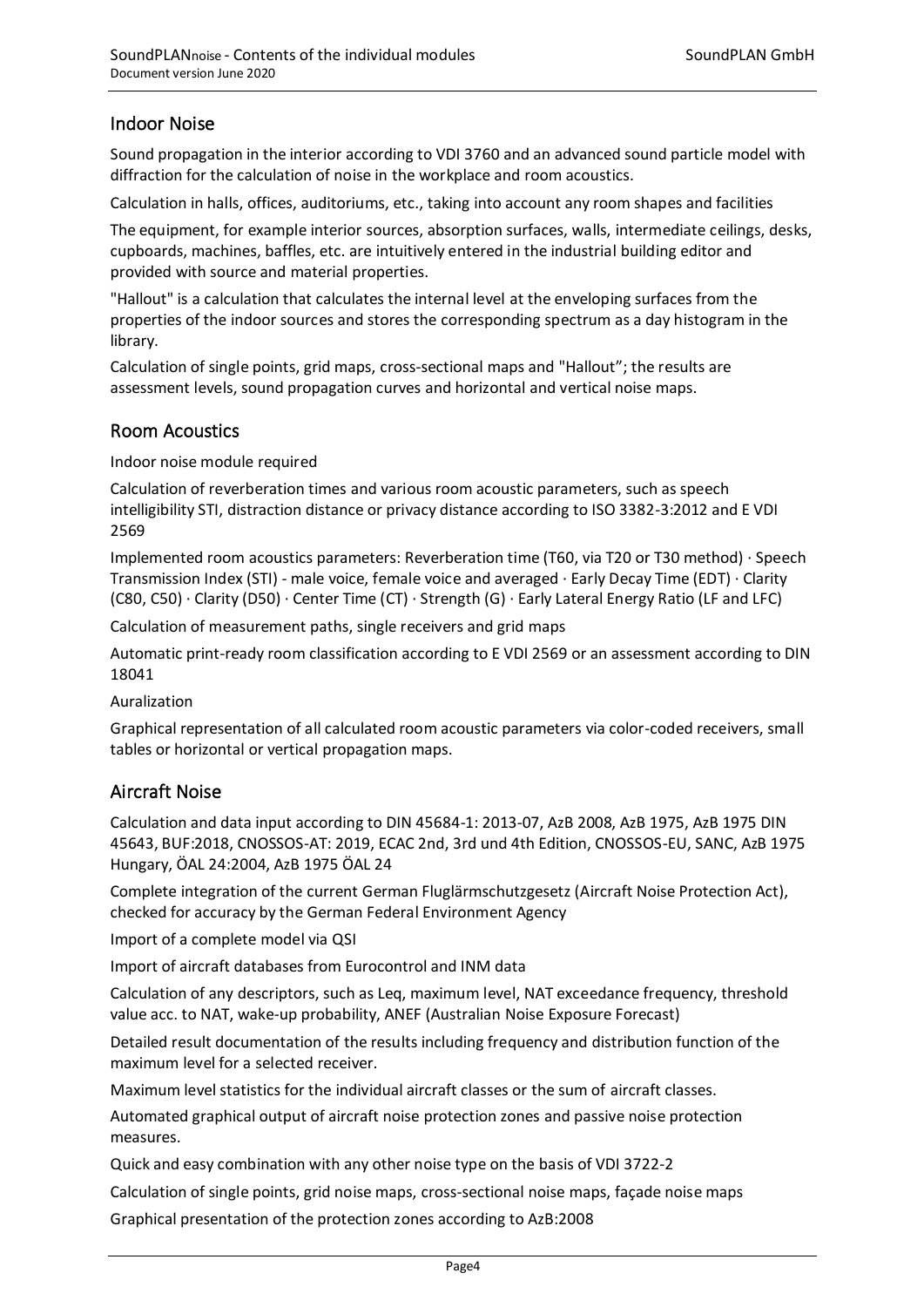# Radar Tracks

Aircraft noise module required

Import of radar tracks of the data formats Stanly, Fanomos and Topsonic

Aircraft database for automatic allocation of emission data

Convenient processing and data control of radar data during import

The stored ANP database of Eurocontrol allows the selection of procedural height profiles and fixed point profiles.

## BA Facade

Calculation of the required evaluated sound insulation value R'w of external components or the relevant outdoor noise level according to 24th BImSchV, VDI 2719, DIN 4109:1989/2016/2018, 2nd Aircraft Noise Protection Ordinance and in single values according to EN 12354-3.

Optimization of the acoustic properties of the room enveloping surfaces

Manual input or transfer of the SoundPLAN results and geometry

Flexible, structured representation of the buildings, depending on the building structure up to the subdivision into building - floor - apartment - room

Visualization of the individual object levels via photos and floor plans

A room can have one or more facades with different exterior levels.

Many relevant sound insulation dimensions of the components are already contained in the extensive sound insulation library, which can be supplemented at will.

Efficient handling of large and small projects, also ideal for noise remediation and acoustical building planning to protect against external noise

Flexible result documentation of the indoor level calculation and the measure list with sketches and pictures.

## Window dimensioning

Simple solution for calculating the sound insulation window classes in the integrated spreadsheet for rooms with one external wall.

According to 24th BImSchV, VDI 2719, DIN 4109:1989

Calculation of costs for windows and fans

## Wall Design

Dimensioning of noise barriers and noise berms on the basis of the location of a planned structure with different wall/berm heights

Calculation for individual receiver locations or with the module Façade Noise Map for entire areas

Various optimization strategies - compliance with limit values, minimization of facade lengths above limit values, finding the optimal cost-benefit ratio, costs per solved protection case (EBA), efficiency and effectiveness according to the Swiss economic viability index

The database, which contains the level reduction for each receiver and each wall element, is read by Wall Design and, depending on the optimization strategy selected, builds the wall elements in the order of use.

The results can be called interactively for each optimization step in the wall construction diagram.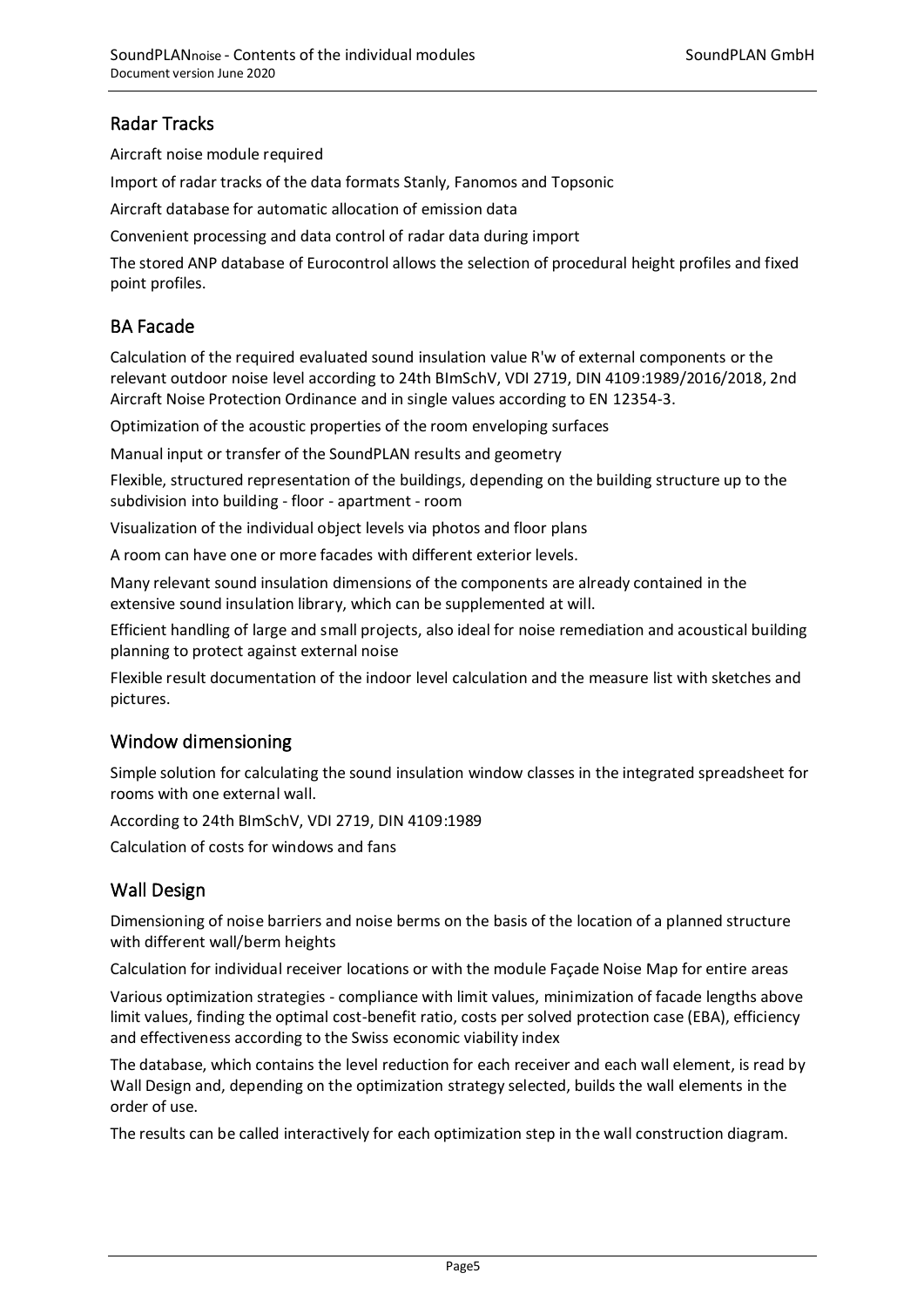# Tools Industrial Noise

Consideration of special tasks in industrial noise

The analysis tool for noise protection concepts of complex industrial plants helps to identify reduction potentials and to select the most suitable reduction measure, also with regard to cost/benefit aspects.

The frequency-dependent sound power levels of individual noise sources can be calculated from the measured sound pressure levels, which is helpful, for example, if there are no manufacturer specifications for the sound sources.

Sound power can be calculated using formulas from any technical parameters, such as the internal level of a pipeline and its external noise emission.

Optimization concepts to ensure the greatest possible efficiency while complying with the limit values, for example for the optimum control of the individual wind turbines of a wind farm.

## Noise Mapping Toolbox

Tools for the preparation of strategic noise maps - EU Environmental Noise Directive and action planning

Tile projects - loading of data only in the area of selected tiles / areas - minimizes first of all the calculation times, additionally, loading times, for example during data preparation or graphics creation are also minimized.

Annoyance analyses

Inhabitants and area statistics in intervals or above thresholds

Comparison of variants on the basis of affected inhabitants or areas via level statistics

Export of the building center of gravity with the highest level per building

Hotspot calculation using noise indicators

VDI 3722-2 - Overall noise assessment

Automated generation of map sections for large investigation areas

## Distributed Computing

Calculate in the network with all free resources

With only one license you can equip an unlimited number of computers with the demo version and start calculating.

Automatically temporarily integrate computers, e.g. overnight

Completely automated sending of tasks and collection of results in the original project

So easy to set up that it's worth even for small projects

Work through calculations from different projects one after the other

#### Noise Allotment

DIN 45691, ÖAL 41

Optimization of noise quotas for different company sites within an area, so that the individual industrial sites are restricted as little as possible.

Consideration of noise pre-pollution manually entered or automated from pre-pollution calculation

Optimal utilization of immission values via additional allotments for individual directional sectors

Expression optimized for fixing in the zoning plan

Graphical representation of the sectors and as a noise map of the whole area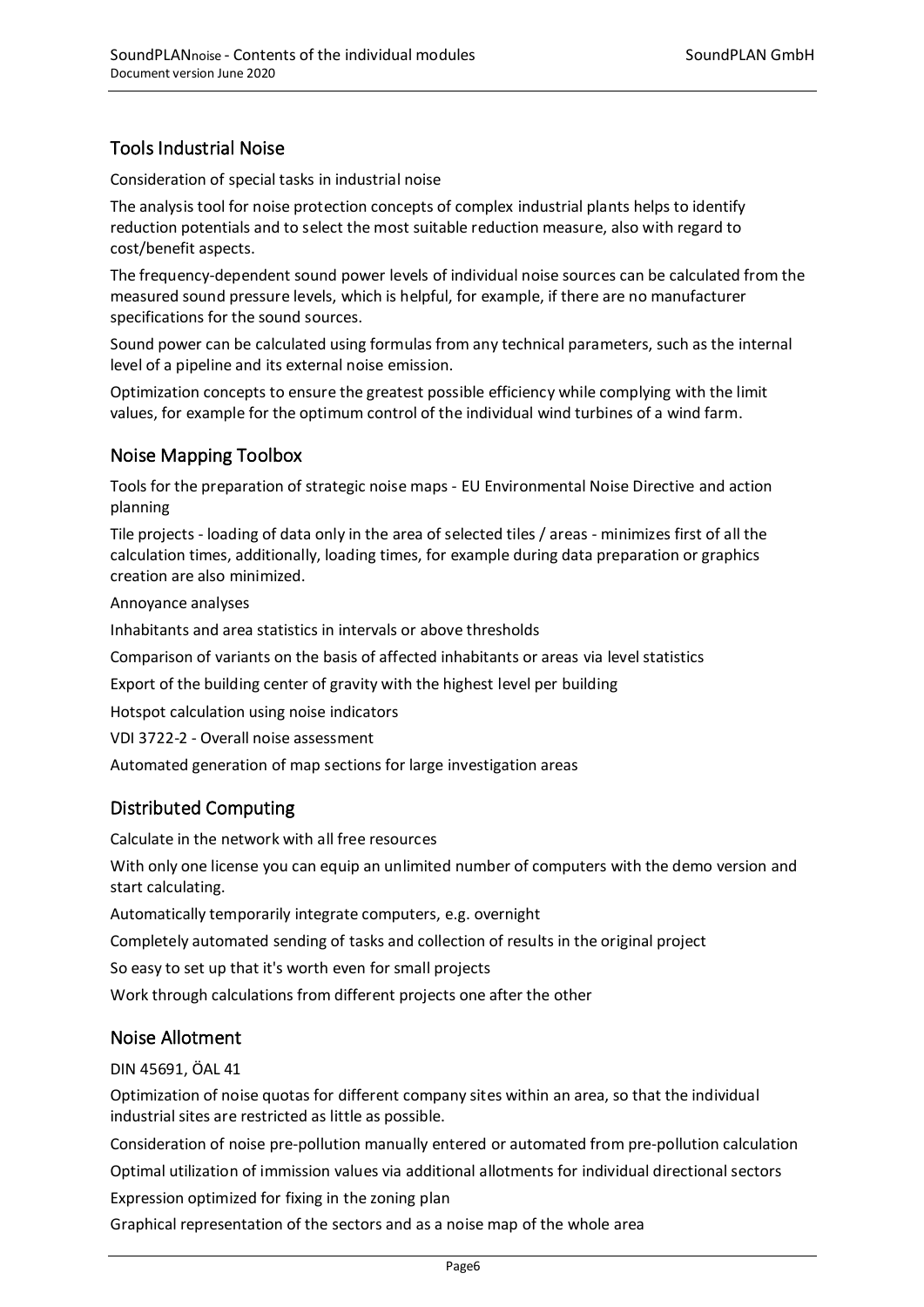# Façade Noise Map

Using the building facades selected at the push of a button, receivers are automatically set according to various criteria, e.g. a point in the middle of the facade, according to the specifications of BEB or CNOSSOS-EU or with an indentation from the facade corners.

Floor-by-floor calculation and calculation at a fixed height above terrain

The number of receiver points above each other (floors) and the height of the first calculation point are automatically taken from the building.

Representation of facade levels as color marks, colored facades or colored buildings in 2D and 3D. In 3D the color changes according to the level on the respective floor.

Display of results processed further via the integrated spreadsheet (e.g. decisive level from different variants)

Building reference points in accordance with RE-2012 with reference to the receiver table

Texts in the color marks in 2D and 3D, for example the number of the receiver point as reference to the table or the level value.

Output of difference maps and other arithmetic links such as the designation of noise level ranges

Calculations of the economic damage caused by noise according to the Swiss WTI ("Economic feasibility and proportionality of noise abatement measures", Series 301, Federal Agency for the Environment BAFU)

Evaluation according to parameters for wall optimization, e.g. cost ratio of active to passive noise protection measures, efficiency, effectiveness, WTI (BAFU) and costs per solved protection case (German Federal Railway Authority)

Freely definable color scale for graphic output

Color intervals - also non-linear, e.g. for highlighting limit values of different uses

Output of the sum level or individual groups

#### Grid Noise Map

Calculation of a receiver grid at a user-defined height above ground level. The grid size can be selected at will.

Display as isophone map with contour line labelling or grid map, also with color gradient

Output of difference maps and other arithmetic operations e.g. sum maps, maximum value maps or addition of constant values or levels

Freely definable color scale for graphic output, for intervals or discrete colors (for contour lines) by different scale types

Color intervals - also non-linear, e.g. for highlighting limit values of different uses

Output of the sum level or individual frequencies and groups

#### Grid Noise Map and Façade Noise Map

Calculation and presentation of a triangular noise map.

The density of the receiver grid varies according to the model data - closely meshed at sources, buildings and walls, larger mesh width in free field.

Output of the sum level or individual frequencies, frequency bands and groups

#### Cross-sectional Noise Map (vertical grid noise map)

In addition to the properties of the Grid Noise Map:

Shows the effect of noise barriers in a particularly meaningful way